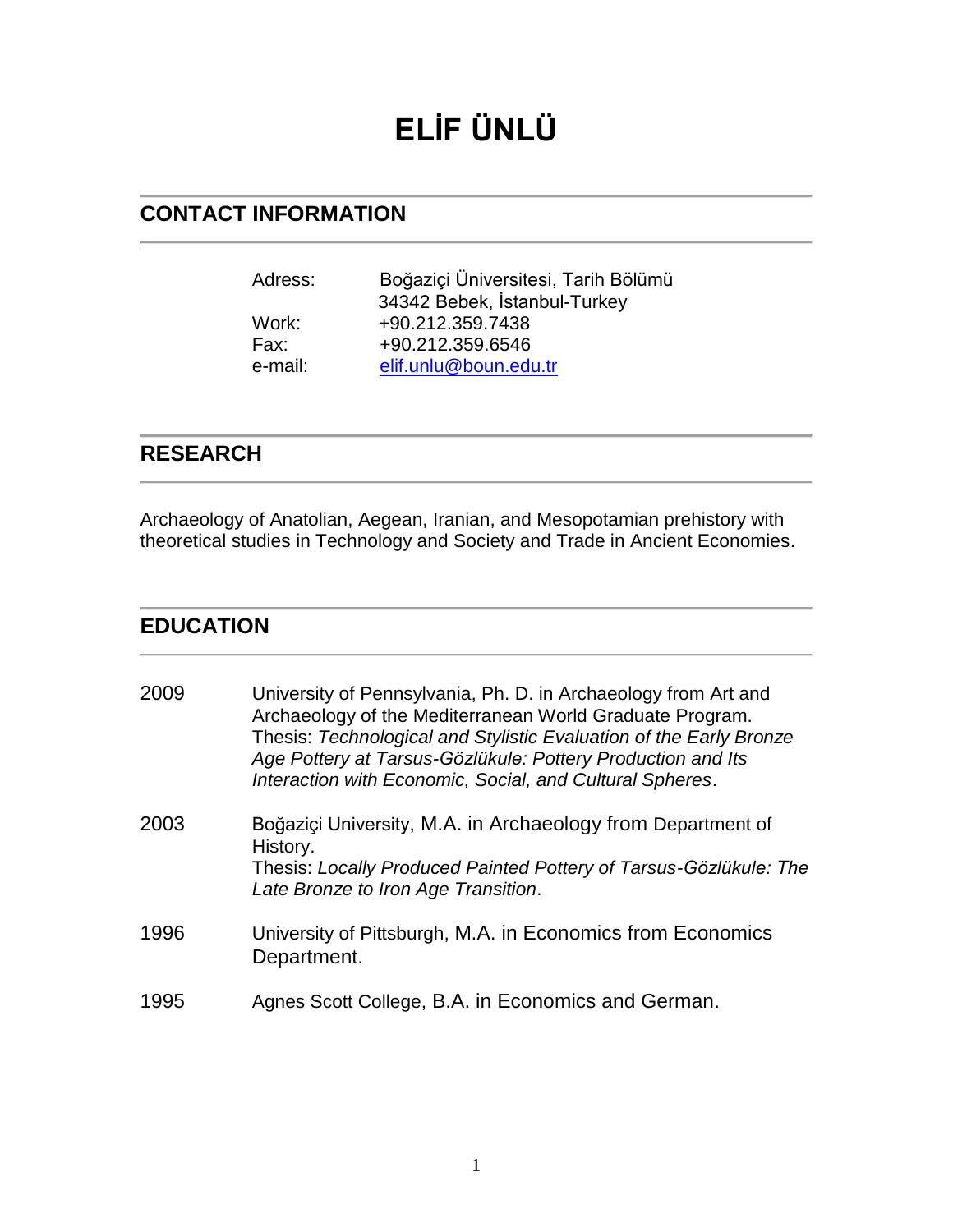#### **PUBLICATIONS**

|      | Forthcoming Ünlü, E. "Late Bronze – Early Iron Age Painted Pottery from the<br>Northeast Mediterranean Settlements" in NOSTOI: Indigenous<br>Culture, Migration, and Integration in the Aegean Islands and<br>Western Anatolia during the Late Bronze and Early Iron Age,<br>conference held in Istanbul March $31st -$ April $3rd$ , 201. |
|------|--------------------------------------------------------------------------------------------------------------------------------------------------------------------------------------------------------------------------------------------------------------------------------------------------------------------------------------------|
| 2011 | Ünlü, E. "A Tale of Two Potting Traditions: Technological<br>Assessment of the Light Clay and the Red Gritty Ware Types at<br>Tarsus-Gözlükule (Cilicia-Turkey) at the Beginning of the Third<br>Millennium B.C." Bulletin of the American Schools of Oriental<br>Research 362: 1-20.                                                      |
| 2011 | Özyar, A., E. Ünlü, S. Karacic, C. Person, T. Pilavcı, S. Yalçın<br>"Tarsus-Gözlükule 2009 Yılı Kazısı" Kazı Sonuçları Toplantısı 32<br>$(3): 251 - 262.$                                                                                                                                                                                  |
| 2010 | Özyar, A., E. Ünlü, G. Kaschau, C. Person, S. Duvarcı "Tarsus-<br>Gözlükule 2008 Yılı Kazısı" Kazı Sonuçları Toplantısı 31 (1): 265-<br>283.                                                                                                                                                                                               |
| 2009 | Unlü, E. and D. Terry "The Impact of the 'West Anatolian' Influence<br>on the Pottery Production Technology at Tarsus-Gözlükule during<br>EB III" in AIA 110 <sup>th</sup> Annual Meeting Abstracts 32.                                                                                                                                    |
| 2009 | Özyar, A., G. Danışman, E. Kuruçayırlı, E. Ünlü, "Tarsus-Gözlükule<br>2007 Yılı Kazısı-Tarsus-Gözlükule 2007 Excavations" Kazı<br>Sonuçları Toplantısı 30 (2): 47-60.                                                                                                                                                                      |
| 2005 | "Locally Produced and Painted Late Bronze to Iron Age Transitional<br>Period Pottery of Tarsus-Gözlükule" in Field Seasons 2001-2003 of<br>the Tarsus-Gözlükule Interdisciplinary Research Project, A. Özyar<br>(ed.), Ege Yayınları, İstanbul: 145-160.                                                                                   |
|      |                                                                                                                                                                                                                                                                                                                                            |

#### **Web Contribution**

Contributing scholar to the "*Bronze Age Gordion*" of the Digital Gordion website at http://sites.museum.upenn.edu/gordion/history/bronzeage.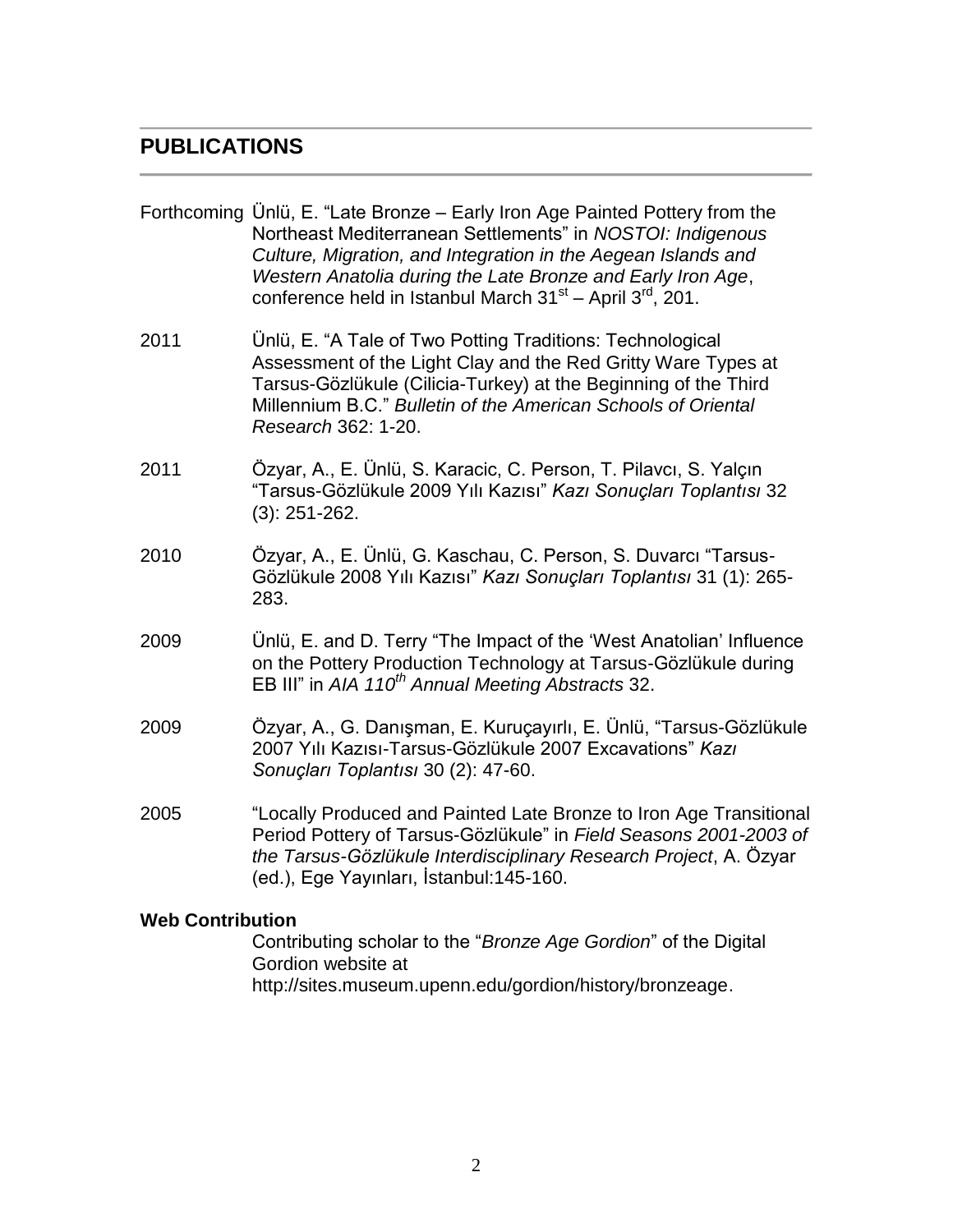# **CONFERENCE TALKS**

| 2012 | "The Handle Wagging the Cup. Consumption of Alcoholic<br>Beverages within the Social Sphere and Transfer of Ideology<br>between Anatolia and the Aegean toward the end of the 3 <sup>rd</sup><br>millennium BCE" lecture given at ARIT (American Research Institute<br>in Turkey) at Ankara, February 24 <sup>th</sup> , 2012. |
|------|--------------------------------------------------------------------------------------------------------------------------------------------------------------------------------------------------------------------------------------------------------------------------------------------------------------------------------|
| 2009 | "Technological and Stylistic Evaluation of the Early Bronze Age<br>Pottery at Tarsus-Gözlükule" paper presented at the Kolb Spring<br>Colloquium held in Philadelphia, PA, May 8, 2009.                                                                                                                                        |
| 2009 | "The Impact of the 'West Anatolian' Influence on the Pottery<br>Production Technology at Tarsus-Gözlükule during EB III" paper<br>presented at the 110 <sup>th</sup> Meeting of American Institute of Archaeology<br>(AIA) held in Philadelphia, PA, January 8-11, 2009.                                                       |
| 2008 | "A Tale of Two Potting Traditions" paper presented at the 2008<br>Annual Meeting of American Schools of Oriental Research (ASOR)<br>held in Boston, MA, November 19-22, 2008.                                                                                                                                                  |
| 2006 | "Archaeology in Turkey" talk presented at the workshop Turkey:<br>Ancient and Modern held at the University of Pennsylvania, Museum<br>of Archaeology and Anthropology, Philadelphia, PA, March 25 <sup>th</sup> ,<br>2006.                                                                                                    |
| 2005 | "Distribution of Lentoid Seals in the Mediterranean during the Late<br>Bronze Age" paper presented at the graduate student conference<br>Trade in the Eastern Mediterranean during the Late Bronze Age<br>held in Philadelphia, PA, 2005.                                                                                      |

## **TEACHING EXPERIENCE**

| 2009 - present | Boğaziçi University, Department of History, assistant<br>professor.                                                                                                                                                           |
|----------------|-------------------------------------------------------------------------------------------------------------------------------------------------------------------------------------------------------------------------------|
| Courses:       | Introduction to Archaeology (HIST 203)<br>Aegean History and Archaeology I and II (HIST 341 and<br>342)<br>History and Archaeology of Ancient Iran I and II (HIST 343)<br>and 344)<br>Making of the Modern World I (HIST 105) |